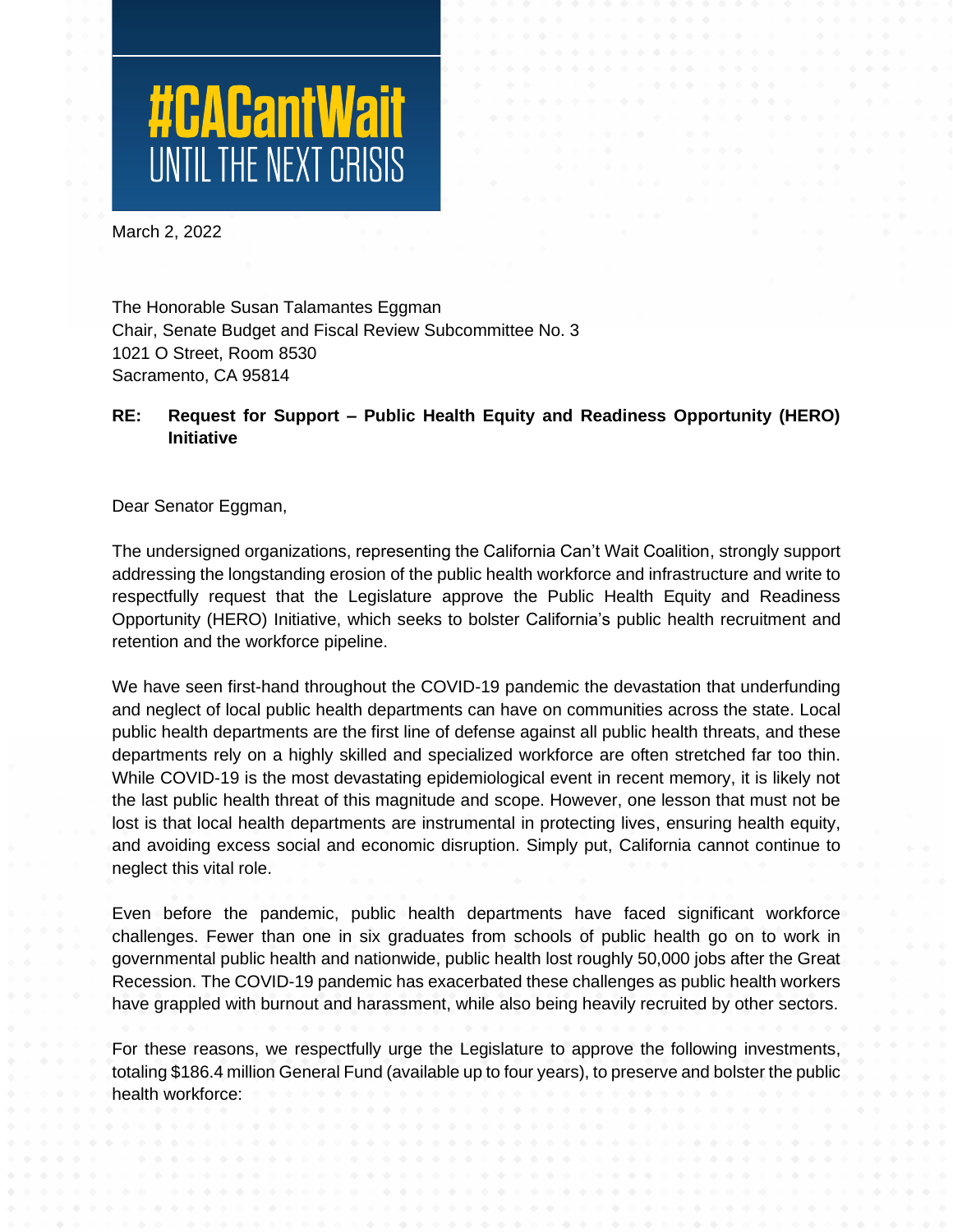### **Recruitment and Retention**

- **Public Health Recruitment and Retention Stipends (\$120 million one-time over 3 years)**. Provide stipends for positions that the local health department deems hard to recruit and retain. Positions may include, but are not limited to epidemiologists, public health laboratory directors, health officers, public health nurses, infectious disease specialists, food and disease surveillance, and information systems/data analysts. Stipends can be used to support loan repayment, sign on bonuses, longevity bonuses, or other recruitment and retention strategies, and would include a \$10 million set-aside for rural and Central Valley counties.
- **Waive Public Health Nurse Certification Fees for 3 years (\$10 million one-time).**  Public health nurses are required to pay for an additional certification, but do not make as much as their counterparts who are also Registered Nurses working in different settings. The additional costs associated with the public health nurse certification is often a barrier to attracting nurses for public health. These funds would go directly to the Board of Registered Nursing to cover the costs previously funded through fees.

## **Public Health Training and Pipeline Investments**

- **Incumbent Worker Upskill Training. (\$12.8 million one-time, over 4 years).** Funds would establish the Public Health Workforce Career Ladder Education and Development Program to provide education and training for existing employees within the public health workforce. The program would provide stipends to offset up to 12 hours per workweek to complete educational requirements and would make local health department employers willing to these hours, eligible for enhanced grants to hire additional employees to support the goals of the program.
- **California Public Health Pathways Training Corp (CA-PHC) (\$24 million one-time, over 3 years).** Funds would expand the current program administered by CDPH, which provides a workforce pathway for early-career public health professionals from diverse backgrounds and disproportionately affected communities to conduct communicable disease prevention and control, community engagement, and emergency response activities at local health department host sites. Funding is estimated to support 100 trainees per year for three years.
- **California Microbiologist Training (\$6.5 million one-time, over 3 years).** Funds would increase the number of Public Health Microbiologist Trainee spots in California, a requirement that must be fulfilled to become a California Certified Public Health Microbiologists. Funding is estimated to support 30 trainees per year for three years.
- **Public Health Lab Aspire (\$6.6 million one-time, over 3 years).** Restore funding for the Lab Aspire Program, which was established in 2006 to address the severe shortage of trained and qualified public health laboratory directors.
- **California Epidemiologic Investigation Service (Cal-EIS) Training (\$6.5 million onetime, over three years).** Funding would increase the number of Cal-EIS fellows, a training program to prepare epidemiologists for public health leadership positions throughout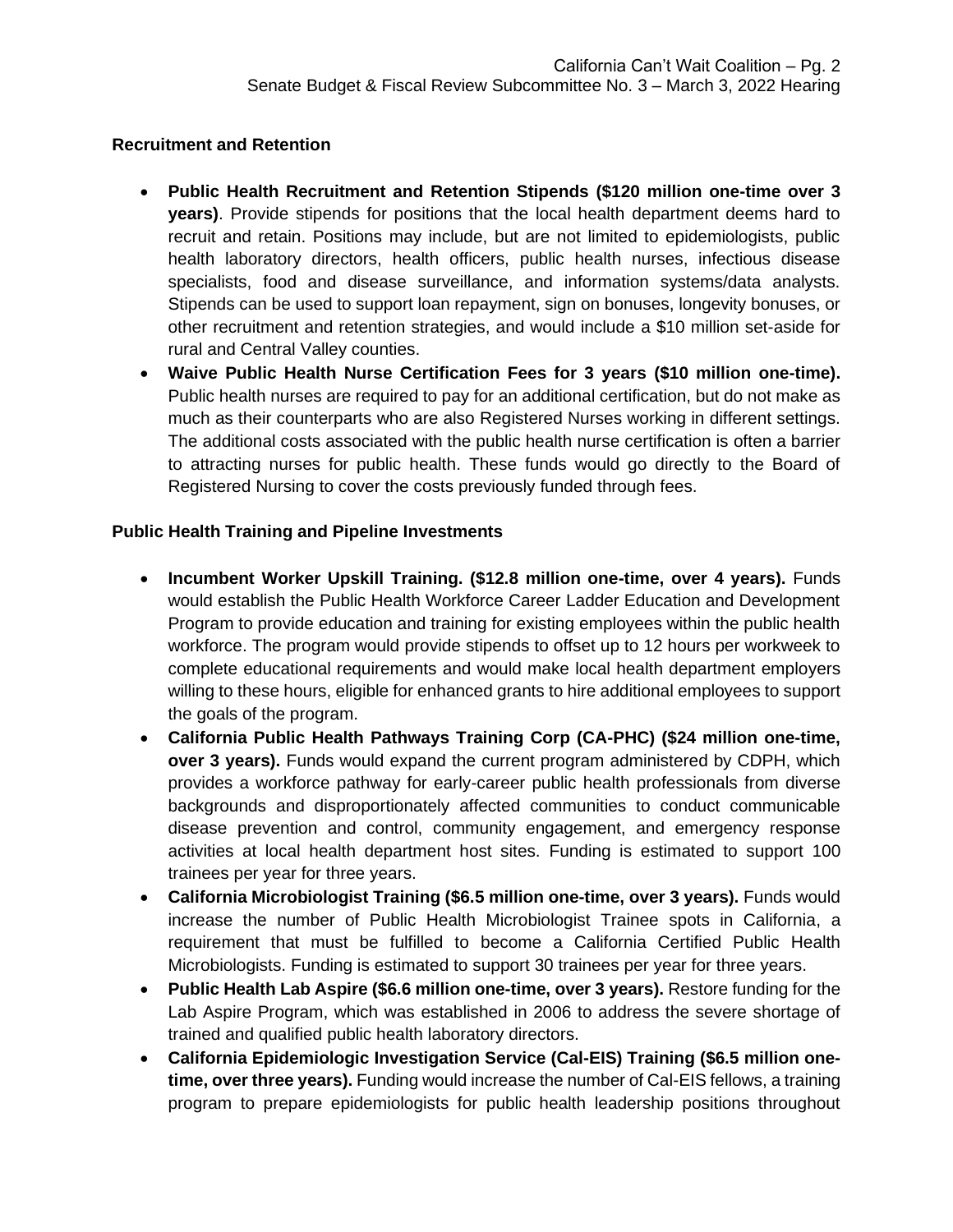California Can't Wait Coalition – Pg. 3

Senate Budget & Fiscal Review Subcommittee No. 3 – March 3, 2022 Hearing

California. Fellows are placed in CDPH offices or in local health departments throughout the state. Funding is estimated to support 100 fellows over three years.

Our nation has experienced what understaffed and under-resourced local public health departments mean for community spread and outcomes during a pandemic, and California is no exception. We have the opportunity to rebuild the public health workforce through ongoing funding for positions, recruitment and retention, and training and pipeline investments.

It is for these reasons that our organizations respectfully urge the Legislature to approve the Public Health Equity and Readiness Opportunity (HERO) Initiative's workforce recruitment, retention, training, and pipeline investments.

Respectfully,

*As signed by*

Michelle Gibbons Executive Director County Health Executives Association of California

*As signed by*

Kat DeBurgh Executive Director Health Officers Association of California

*As signed by*

Matt Legé Government Relations Advocate SEIU California

*As signed by*

Farrah McDaid Ting Legislative Representative California State Association of Counties

### *As signed by*

Sarah Dukett Policy Advocate Rural County Representatives of California *As signed by*

Kelly Brooks-Lindsey Legislative Advocate Urban Counties of California

*As signed by*

Harold Goldstein, DrPH Executive Director Public Health Advocates